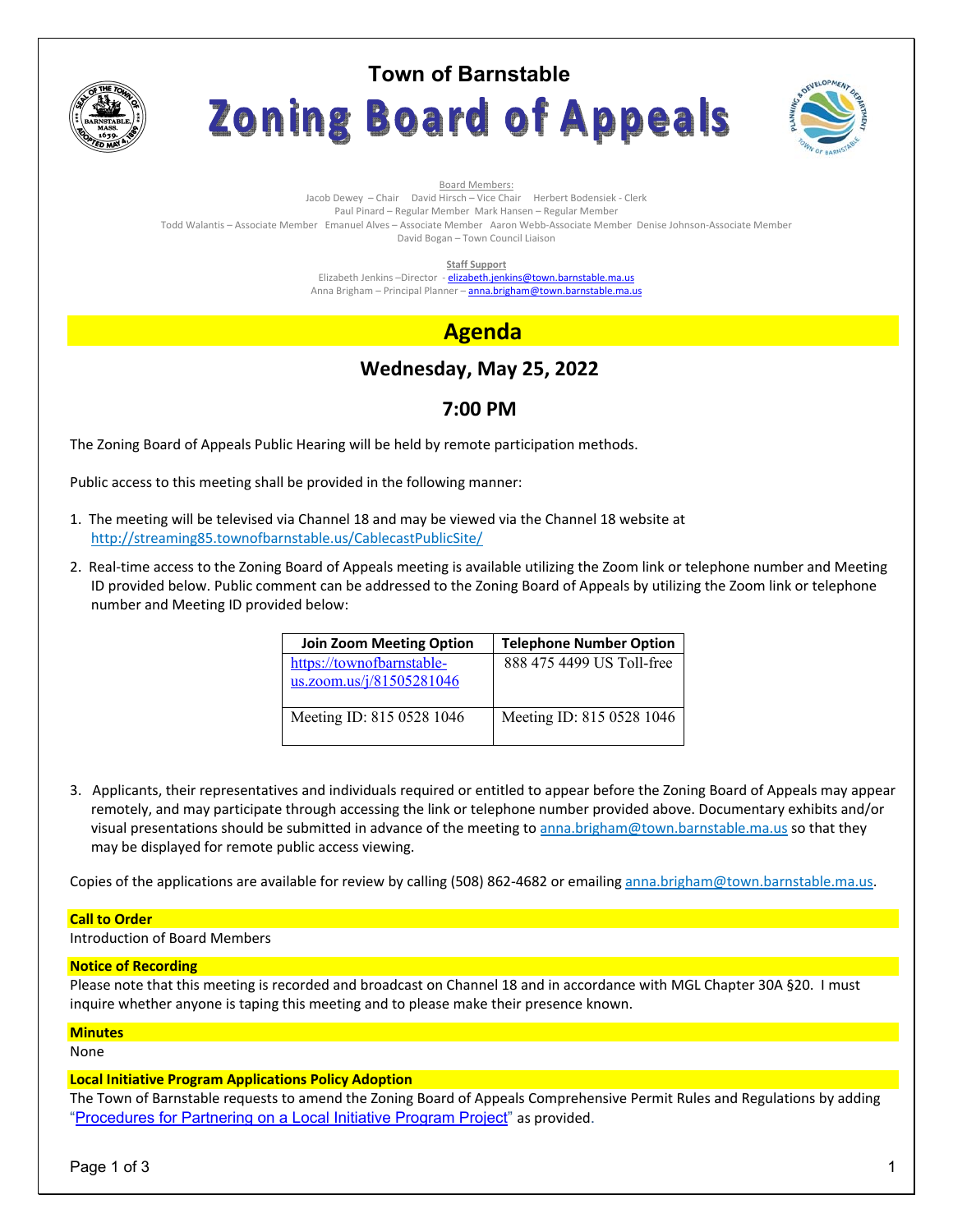### **Executive Session**

The Zoning Board of Appeals may vote to enter into an Executive Session under G.L. c. 30A section 21(a)(3), to discuss litigation strategy with respect to the pending appeal by Ciluzzi v. Zoning Board of Appeals, 149 Beech Leaf Island Road, if the Chair declares that an open meeting may have a detrimental effect on the litigating position of the Town.

### **Executive Session**

The Zoning Board of Appeals may vote to enter into an Executive Session under G.L. c. 30A section 21(a)(3), to discuss litigation strategy with respect to the pending appeal by Shoestring LLC v. Zoning Board of Appeals, 53 South Street and 110 School Street, if the Chair declares that an open meeting may have a detrimental effect on the litigating position of the Town

### **Old Business**

**7:00 PM Appeal No. 2022-018 Holian Family Realty Trust** 

Janet Holian, Trustee, Holian Family Realty Trust, has petitioned for a Variance from Section 240-7 D. Lot Shape Factor for Parcel B on a plan showing Lot Division. The Petitioner is seeking to divide the existing lot into two lots. The subject property is located at 250 Windswept Way Osterville, MA as shown on Assessor's Map 051 Parcel 012. It is located in the Residence F-1 (RF-1) Zoning District and Resource Protection Overlay District (RPOD). **C**ontinued from April 27, 2022 **(Click HERE for Materials)** 

### **New Business**

## **7:01 PM Appeal No. 2022-022 Kusiak**

Kathleen J. Kusiak, Trustee of the Kathleen Joyce Kusiak Revocable Trust has applied for a Special Permit pursuant to Section 240- 91(H)(3) Developed Lot Protection, Demolition and Rebuilding on nonconforming lots by Special Permit. The Applicant is proposing to demolish the existing 1,646 square foot dwelling and construct a 2,367 square foot dwelling pursuant to the plans by ES Design and by Down Cape Engineering. The subject property is located at 130 Seventh Avenue, Hyannis, MA as shown on Assessor's Map 245 as Parcel 062. It is located in the Residence B (RB) Zoning District. **(Click HERE for Materials)** 

**7:02 PM Appeal No. 2022-023 Starr** 

Sherri Starr, Trustee of Tempy Realty Trust, has applied for a Special Permit pursuant to Section 240-93 B. Nonconforming Buildings or Structures not used as Single-or Two-Family Dwellings, by Special Permit. The Applicant is proposing to demolish the existing 884 square foot residential condominium unit and construct a new 1,054 square foot residential condominium unit in accordance with plans prepared by W.B. Daniels Architectural Design and by Canal Land Surveying and Permitting Inc. The subject property is located at 16 Second Avenue No. 4, Osterville, MA as shown on Assessor's Map 116 as Parcel 061-00H. It is located in the Residence C (RC) Zoning District.

**(Click HERE for Materials)** 

**(Click HERE for Materials)** 

**(Click HERE for Materials)** 

## **7:03 PM Appeal No. 2022-024 Zhang/Wang**

325 as Parcel 010. It is located in the Residence B (RB) Zoning District.

## Ying Zhang and Yingli Wang have applied for a Special Permit pursuant to Section 240-91 H. (3) Developed Lot Protection,

### used as Single and Two-Family Residences by Special Permit, Section 240-93 B. Nonconforming Buildings or Structures not used as

Expansion under Section 240-94 B. The Applicant is proposing to demolish the existing two dwellings (principal dwelling contains 2,600 square feet and Cottage contains 500 square feet) and construct two dwellings (proposed principal dwelling will contain 2,728 square feet and the proposed cottage will contain 960 square feet) and to transfer the second kitchen facilities from the

Principal Dwelling to the Cottage. The subject property is located at 401 Ocean Street, Hyannis, MA as shown on Assessor's Map

The Petitioners seek a variance to establish a 540 square foot accessory dwelling unit (ADU) in the existing detached garage which is located in a three-unit residential condominium development. The subject property is located at 33 Captain Murphy's Way No.

Single and Two-Family Residences by Special Permit, and Alteration of a Nonconforming Use pursuant to Section 240-94 A. and

## **7:04 PM Appeal No. 2022-025 Howe**

## Celeste M. Howe and Michelle A. Aceto have petitioned for a Variance from Section 240-47. 2 C. Accessory Dwelling Units (ADU's).

## 3, Barnstable, MA as shown on Assessor's Map 317 as Parcel 031-01C. It is located in the Residence F-2 (RF-2) Zoning District.

## **7:05 PM Appeal No. 2022-026 Howe**

Celeste M. Howe and Michelle A. Aceto, have applied for a Special Permit pursuant to Section 240-47. 1 B. Family Apartments. The Applicant is seeking a Special Permit to establish a 540 square foot Family Apartment to be located in an existing detached garage. The subject property is located at 33 Captain Murphy's Way No. 3, Barnstable, MA as shown on Assessor's Map 317 as Parcel 031-01C. It is located in the Residence F-2 (RF-2) Zoning District.

## Page 2 of 3 2

## Demolition and Rebuilding on nonconforming lots by Special Permit, Section 240-92 B. Nonconforming Buildings or Structures